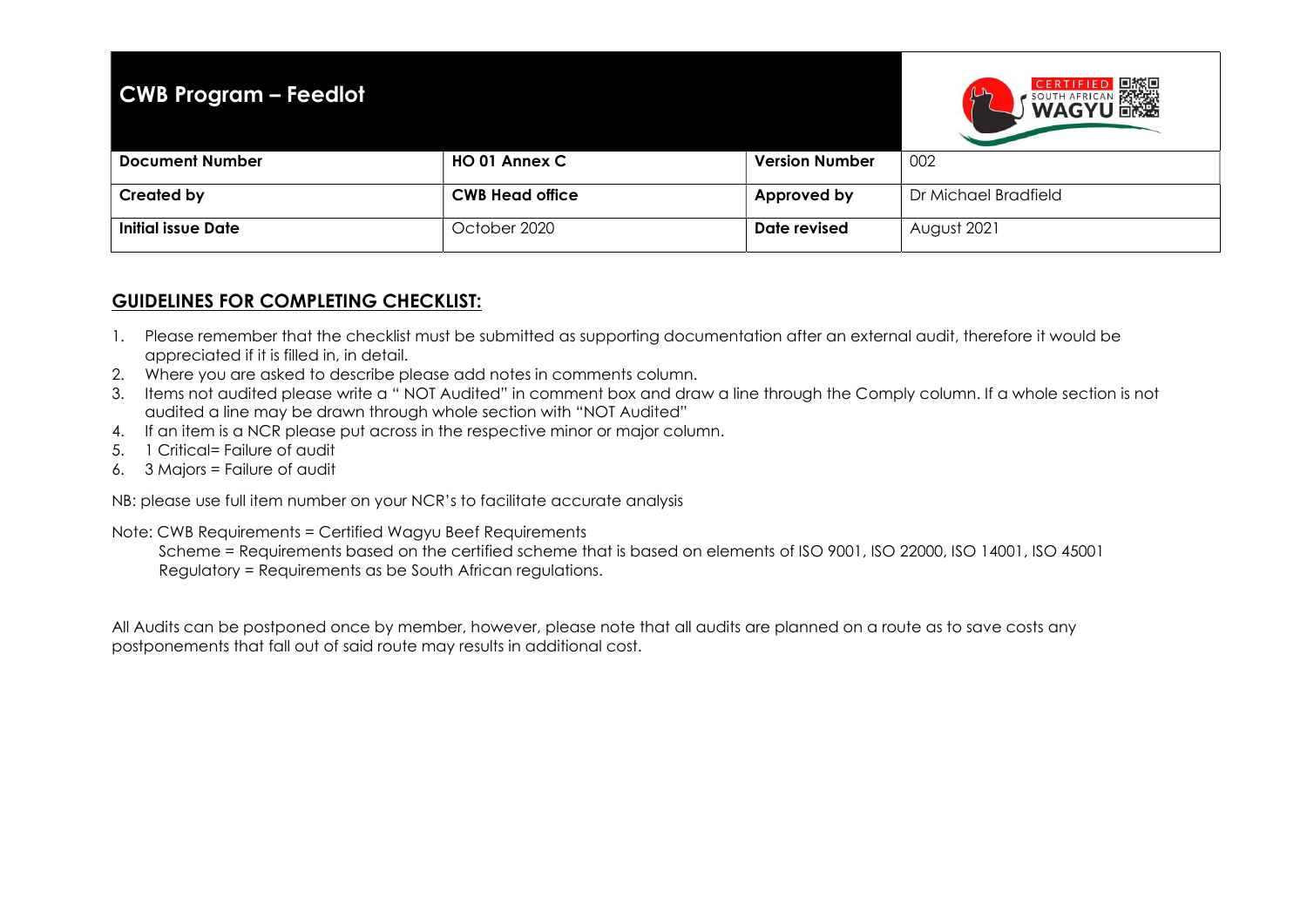| <b>Audit Item</b>                                                                                                           | <b>Requirement</b><br><b>Guidance</b> | <b>NCR Guideline</b> | <b>Comply</b> | <b>Minor</b> | Major | <b>Critical</b> | <b>Comment</b> |
|-----------------------------------------------------------------------------------------------------------------------------|---------------------------------------|----------------------|---------------|--------------|-------|-----------------|----------------|
| Is there a responsible person for<br>the CWB Program?                                                                       | <b>CWB</b>                            | No one= Major        |               |              |       |                 |                |
|                                                                                                                             |                                       | Outdated=<br>minor   |               |              |       |                 |                |
| Is the CWB certificate valid and<br>displayed?                                                                              | <b>CWB</b>                            | Critical             |               |              |       |                 |                |
| Signed, valid copy of the CWB<br>license and Protocol available at<br>the time of the audit?                                | <b>CWB</b>                            | Critical             |               |              |       |                 |                |
| CWB tag identified animals<br>recorded in the CWB online<br>database                                                        | <b>CWB</b>                            | Critical             |               |              |       |                 |                |
| No hormone growth promotants,<br>stimulants, steroids, or<br>systematically fed antibiotics                                 | <b>CWB</b>                            | Critical             |               |              |       |                 |                |
| No animal by products fed<br>(including chicken litter)                                                                     | <b>CWB</b>                            | Critical             |               |              |       |                 |                |
| Hump height at abattoir does not<br>exceed 90mm                                                                             | <b>CWB</b>                            | Major                |               |              |       |                 |                |
| Have an average gain of at least<br>0.7 kg per day from feedlot entry<br>to slaughter, with weight<br>measure taken monthly | <b>CWB</b>                            | Critical             |               |              |       |                 |                |
| Submit feedlot entry weight<br>within 30 days                                                                               | <b>CWB</b>                            | Critical             |               |              |       |                 |                |
| Submit feedlot exit weight within<br>30 days                                                                                | <b>CWB</b>                            | Critical             |               |              |       |                 |                |
| Calves transferred to abattoir<br>must be submitted to CWB within<br>30 days                                                | <b>CWB</b>                            | Critical             |               |              |       |                 |                |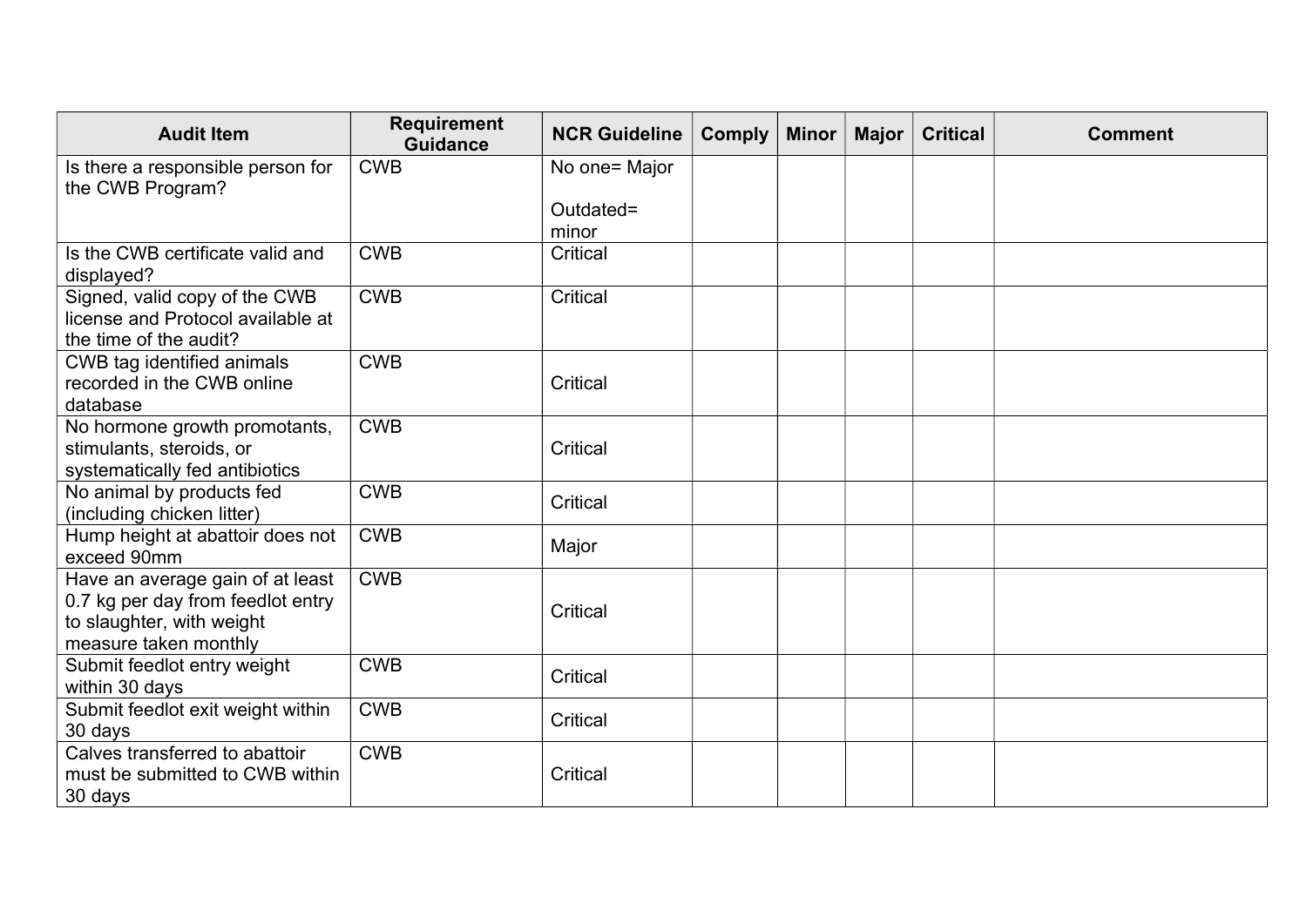| <b>Audit Item</b>                                               | <b>Requirement</b><br><b>Guidance</b> | <b>NCR Guideline</b> | <b>Comply</b> | <b>Minor</b> | Major | <b>Critical</b> | <b>Comment</b> |
|-----------------------------------------------------------------|---------------------------------------|----------------------|---------------|--------------|-------|-----------------|----------------|
| CWB cattle should be managed<br>in contemporary/pen groups up   | <b>CWB</b>                            | Major                |               |              |       |                 |                |
| to point of slaughter                                           |                                       |                      |               |              |       |                 |                |
| All animals that are part of the                                | <b>CWB</b>                            |                      |               |              |       |                 |                |
| CWB program must at all times                                   |                                       | Critical             |               |              |       |                 |                |
| be owned by a licensed                                          |                                       |                      |               |              |       |                 |                |
| participant of the program.                                     |                                       |                      |               |              |       |                 |                |
| Only CWB progeny reared in                                      | <b>CWB</b>                            |                      |               |              |       |                 |                |
| accordance with the CWB                                         |                                       |                      |               |              |       |                 |                |
| program can qualify for the<br>finishing stage. All CWB calves  |                                       |                      |               |              |       |                 |                |
| should be purchased from a                                      |                                       |                      |               |              |       |                 |                |
| <b>CWB licensee and identified</b>                              |                                       | Critical             |               |              |       |                 |                |
| according to CWB requirements                                   |                                       |                      |               |              |       |                 |                |
| (i.e., ear-tagged with the CWB                                  |                                       |                      |               |              |       |                 |                |
| ear tag and RFID) and be                                        |                                       |                      |               |              |       |                 |                |
| recorded in the CWB on-line                                     |                                       |                      |               |              |       |                 |                |
| database.                                                       |                                       |                      |               |              |       |                 |                |
| It is a requirement of all licensees                            | <b>CWB</b>                            |                      |               |              |       |                 |                |
| to keep proper records (in the                                  |                                       |                      |               |              |       |                 |                |
| prescribed format) of all animals                               |                                       |                      |               |              |       |                 |                |
| that are part of the CWB program<br>and all the relevant events |                                       |                      |               |              |       |                 |                |
| pertaining to the keeping,                                      |                                       |                      |               |              |       |                 |                |
| rearing, husbandry and                                          |                                       | Major                |               |              |       |                 |                |
| management of these animals as                                  |                                       |                      |               |              |       |                 |                |
| part of the documented                                          |                                       |                      |               |              |       |                 |                |
| management program. All                                         |                                       |                      |               |              |       |                 |                |
| relevant records must be kept                                   |                                       |                      |               |              |       |                 |                |
| and made available ISO                                          |                                       |                      |               |              |       |                 |                |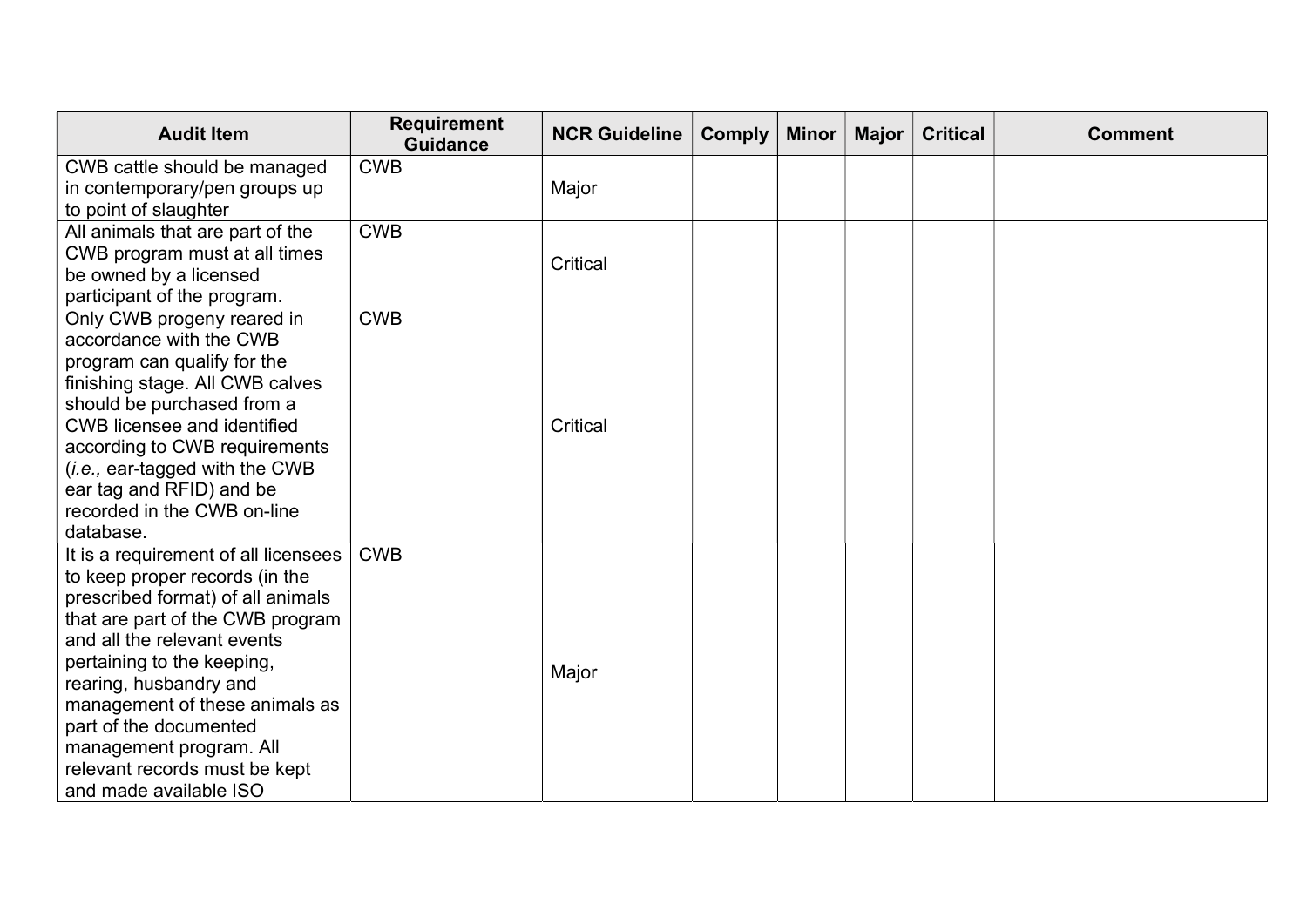| <b>Requirement</b><br><b>Guidance</b> | <b>NCR Guideline</b>                                                      | <b>Comply</b>                                           | <b>Minor</b> | <b>Major</b> | <b>Critical</b> | <b>Comment</b> |
|---------------------------------------|---------------------------------------------------------------------------|---------------------------------------------------------|--------------|--------------|-----------------|----------------|
|                                       |                                                                           |                                                         |              |              |                 |                |
|                                       |                                                                           |                                                         |              |              |                 |                |
|                                       |                                                                           |                                                         |              |              |                 |                |
|                                       |                                                                           |                                                         |              |              |                 |                |
|                                       |                                                                           |                                                         |              |              |                 |                |
|                                       |                                                                           |                                                         |              |              |                 |                |
| Scheme/Regulatory                     | Critical                                                                  |                                                         |              |              |                 |                |
|                                       |                                                                           |                                                         |              |              |                 |                |
|                                       |                                                                           |                                                         |              |              |                 |                |
|                                       |                                                                           |                                                         |              |              |                 |                |
|                                       |                                                                           |                                                         |              |              |                 |                |
|                                       |                                                                           |                                                         |              |              |                 |                |
|                                       |                                                                           |                                                         |              |              |                 |                |
|                                       |                                                                           |                                                         |              |              |                 |                |
|                                       |                                                                           |                                                         |              |              |                 |                |
|                                       |                                                                           |                                                         |              |              |                 |                |
| Scheme/Regulatory                     | Minor                                                                     |                                                         |              |              |                 |                |
|                                       |                                                                           |                                                         |              |              |                 |                |
|                                       |                                                                           |                                                         |              |              |                 |                |
|                                       |                                                                           |                                                         |              |              |                 |                |
|                                       |                                                                           |                                                         |              |              |                 |                |
|                                       |                                                                           |                                                         |              |              |                 |                |
|                                       |                                                                           |                                                         |              |              |                 |                |
|                                       |                                                                           |                                                         |              |              |                 |                |
|                                       |                                                                           |                                                         |              |              |                 |                |
|                                       |                                                                           |                                                         |              |              |                 |                |
| policy regarding procedures to be     | <b>CWB</b><br>Scheme/Regulatory<br>Scheme/Regulatory<br>Scheme/Regulatory | <b>Critical</b><br>Minor<br><b>Critical</b><br>Critical |              |              |                 |                |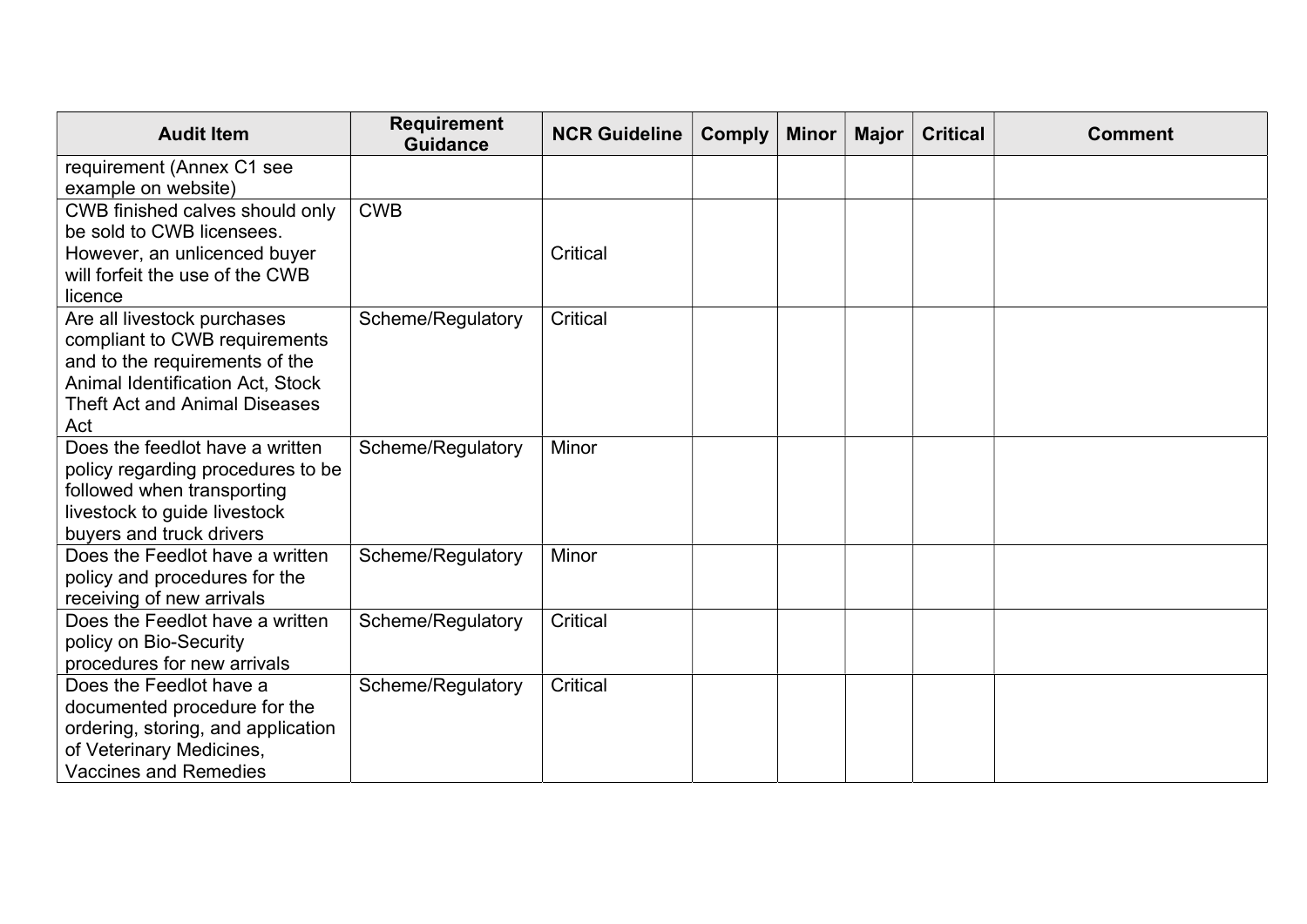| <b>Audit Item</b>                | <b>Requirement</b><br><b>Guidance</b> | <b>NCR Guideline</b> | <b>Comply</b> | <b>Minor</b> | <b>Major</b> | <b>Critical</b> | <b>Comment</b> |
|----------------------------------|---------------------------------------|----------------------|---------------|--------------|--------------|-----------------|----------------|
| Does the Feedlot have a          | Scheme/Regulatory                     | Critical             |               |              |              |                 |                |
| documented procedure for the     |                                       |                      |               |              |              |                 |                |
| humane handling and treating of  |                                       |                      |               |              |              |                 |                |
| livestock                        |                                       |                      |               |              |              |                 |                |
| Does the Feedlot have a training | Scheme/Regulatory                     | Minor                |               |              |              |                 |                |
| schedule for processing          |                                       |                      |               |              |              |                 |                |
| personnel?                       |                                       |                      |               |              |              |                 |                |
| Does the Feedlot have a          | Scheme/Regulatory                     | Major                |               |              |              |                 |                |
| documented procedure for the     |                                       |                      |               |              |              |                 |                |
| removal and handling of dead     |                                       |                      |               |              |              |                 |                |
| animals?                         |                                       |                      |               |              |              |                 |                |
| Does the Feedlot have a          | Scheme/Regulatory                     | Major                |               |              |              |                 |                |
| documented procedure for the     |                                       |                      |               |              |              |                 |                |
| executing and recording of the   |                                       |                      |               |              |              |                 |                |
| post-mortem procedures?          |                                       |                      |               |              |              |                 |                |
| Does the Feedlot have a          | Scheme/Regulatory                     | Minor                |               |              |              |                 |                |
| dedicated adequate and hygienic  |                                       |                      |               |              |              |                 |                |
| post-mortem facility?            |                                       |                      |               |              |              |                 |                |
| Does the Feedlot have a          | Scheme/Regulatory                     | Major                |               |              |              |                 |                |
| documented humane emergency      |                                       |                      |               |              |              |                 |                |
| slaughter procedure?             |                                       |                      |               |              |              |                 |                |
| Does the Feedlot have            | Scheme/Regulatory                     | Major                |               |              |              |                 |                |
| documented emergency             |                                       |                      |               |              |              |                 |                |
| contingency plans?               |                                       |                      |               |              |              |                 |                |
| Does the Feedlot use only        | Scheme/Regulatory                     | Critical             |               |              |              |                 |                |
| registered veterinary medicines  |                                       |                      |               |              |              |                 |                |
| prescribed by a Veterinarian?    |                                       |                      |               |              |              |                 |                |
| Are all empty medicine and       | Scheme/Regulatory                     | Minor                |               |              |              |                 |                |
| remedy containers collected and  |                                       |                      |               |              |              |                 |                |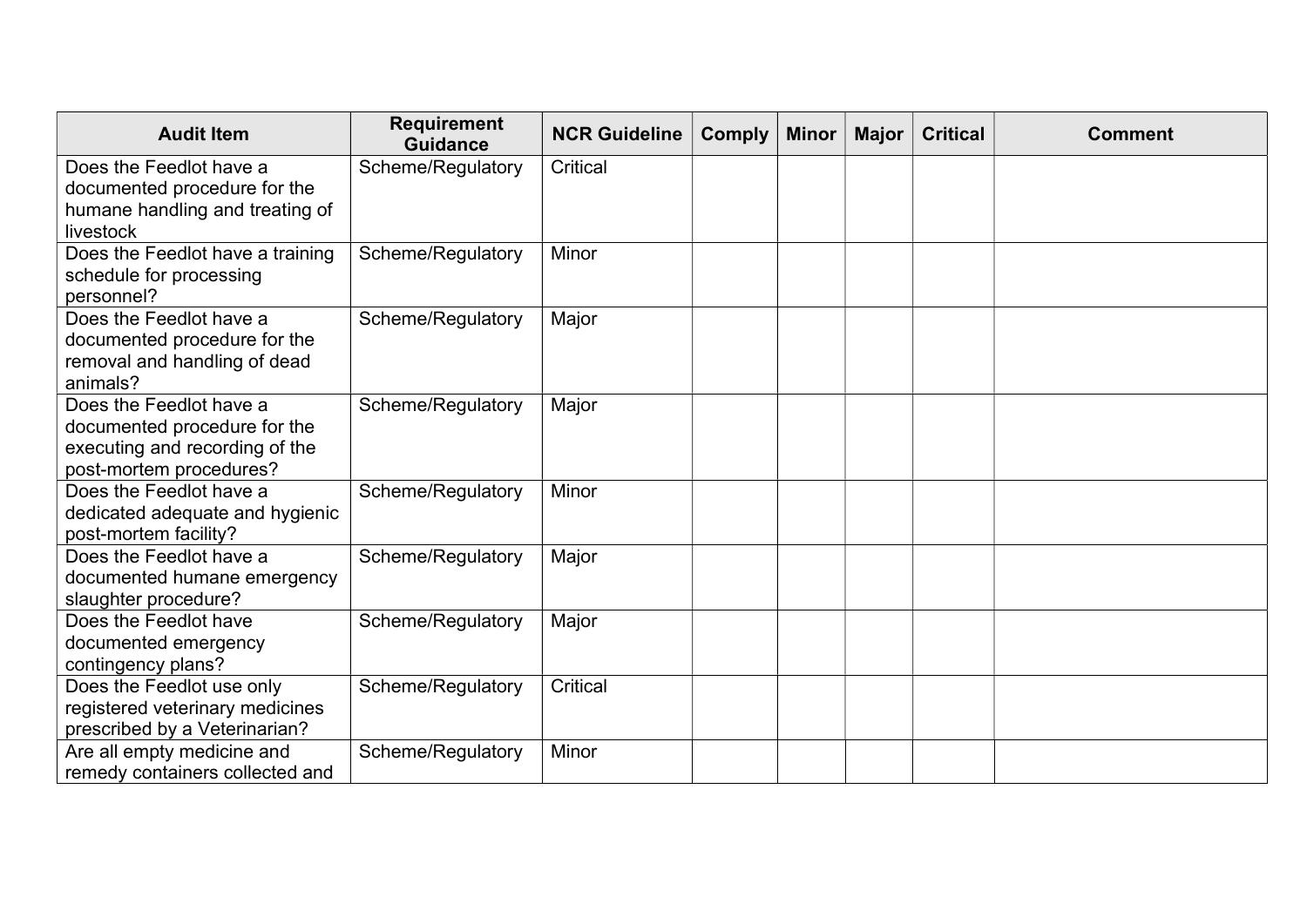| <b>Audit Item</b>                                               | <b>Requirement</b><br><b>Guidance</b> | <b>NCR Guideline</b> | <b>Comply</b> | <b>Minor</b> | <b>Major</b> | <b>Critical</b> | <b>Comment</b> |
|-----------------------------------------------------------------|---------------------------------------|----------------------|---------------|--------------|--------------|-----------------|----------------|
| disposed of in a safe and                                       |                                       |                      |               |              |              |                 |                |
| environmentally friendly manner?                                |                                       |                      |               |              |              |                 |                |
| Do the relevant Feedlot                                         | Scheme/Regulatory                     | Minor                |               |              |              |                 |                |
| personnel undergo livestock                                     |                                       |                      |               |              |              |                 |                |
| handling training?                                              |                                       |                      |               |              |              |                 |                |
| Are these training records                                      | Scheme/Regulatory                     | Minor                |               |              |              |                 |                |
| available?                                                      |                                       |                      |               |              |              |                 |                |
| Does the Feedlot have a                                         | Scheme/Regulatory                     | Critical             |               |              |              |                 |                |
| documented policy on animal                                     |                                       |                      |               |              |              |                 |                |
| welfare?                                                        |                                       |                      |               |              |              |                 |                |
| Does the feedlot have an efficient                              | Scheme/Regulatory                     | <b>Critical</b>      |               |              |              |                 |                |
| full traceability system back to                                |                                       |                      |               |              |              |                 |                |
| source?                                                         |                                       |                      |               |              |              |                 |                |
| Does the Feedlot draw its'                                      | Scheme/Regulatory                     | <b>Critical</b>      |               |              |              |                 |                |
| drinking water from a tested<br>uncontaminated water source fit |                                       |                      |               |              |              |                 |                |
| for animal consumption?                                         |                                       |                      |               |              |              |                 |                |
| Feedlot pens: Do you possess a                                  | Scheme/Regulatory                     | <b>Critical</b>      |               |              |              |                 |                |
| valid environmental authorization                               |                                       |                      |               |              |              |                 |                |
| (ROD) in terms of the National                                  |                                       |                      |               |              |              |                 |                |
| <b>Environmental Management Act</b>                             |                                       |                      |               |              |              |                 |                |
| of 1998 for your feedlot or feedlot                             |                                       |                      |               |              |              |                 |                |
| extensions that were constructed                                |                                       |                      |               |              |              |                 |                |
| after August 1997?                                              |                                       |                      |               |              |              |                 |                |
| If rendering (or burial) takes                                  | Scheme/Regulatory                     | <b>Critical</b>      |               |              |              |                 |                |
| place do you possess all the                                    |                                       |                      |               |              |              |                 |                |
| necessary authorization and                                     |                                       |                      |               |              |              |                 |                |
| licenses (air emission,                                         |                                       |                      |               |              |              |                 |                |
| environmental authorizations,                                   |                                       |                      |               |              |              |                 |                |
| business rezoning and hygiene                                   |                                       |                      |               |              |              |                 |                |